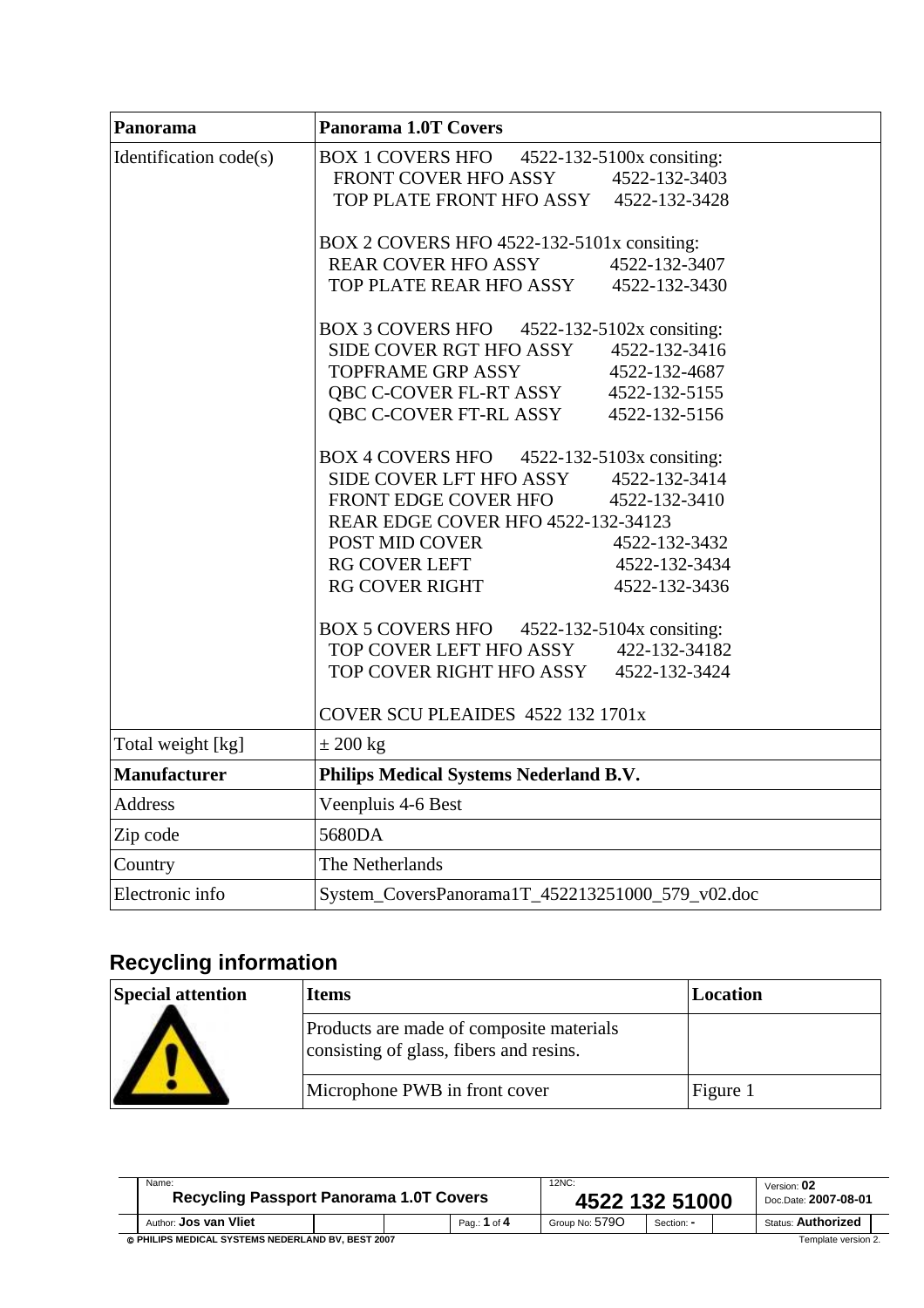| <b>Batteries</b>            | Items, type    | Location |
|-----------------------------|----------------|----------|
|                             | Not applicable |          |
| $\blacksquare$              |                |          |
|                             |                |          |
| <b>Hazardous substances</b> | <b>Items</b>   | Location |
|                             | Not applicable |          |
| <b>Fluids and gases</b>     | <b>Items</b>   | Location |
|                             | Not applicable |          |
|                             |                |          |
|                             |                |          |

| Name:<br><b>Recycling Passport Panorama 1.0T Covers</b>                  |  |  | 12NC:<br>4522 132 51000 |                |            | Version: 02<br>Doc.Date: 2007-08-01 |                           |  |
|--------------------------------------------------------------------------|--|--|-------------------------|----------------|------------|-------------------------------------|---------------------------|--|
| Author: <b>Jos van Vliet</b>                                             |  |  | Pag.: 2 of 4            | Group No: 5790 | Section: - |                                     | <b>Status: Authorized</b> |  |
| © PHILIPS MEDICAL SYSTEMS NEDERLAND BV. BEST 2007<br>Template version 2. |  |  |                         |                |            |                                     |                           |  |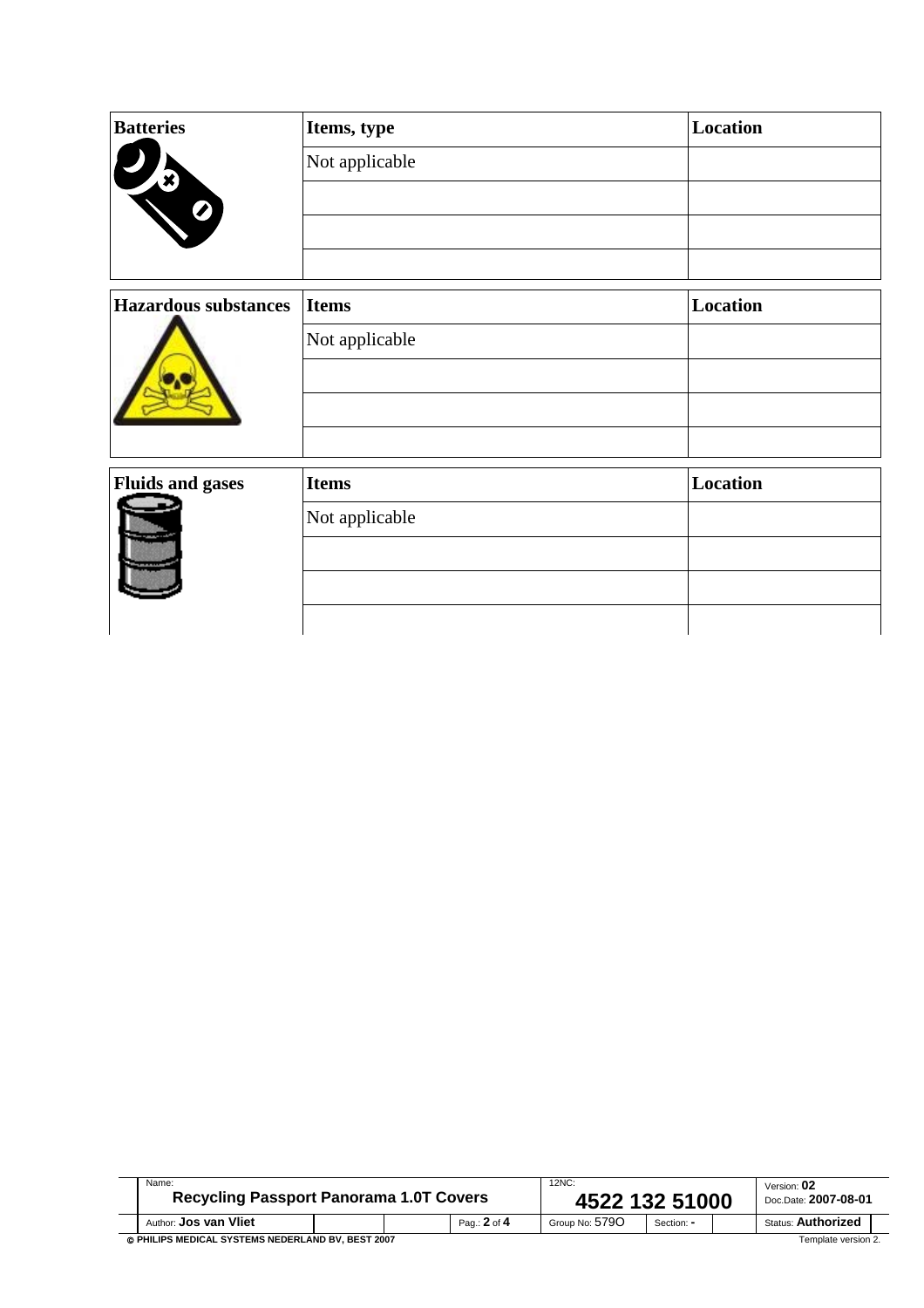## **Overview of covers:**



| Name:<br><b>Recycling Passport Panorama 1.0T Covers</b>                  |  |  | $12NC$ :<br>4522 132 51000 |                |            | Version: 02<br>Doc.Date: 2007-08-01 |                           |  |
|--------------------------------------------------------------------------|--|--|----------------------------|----------------|------------|-------------------------------------|---------------------------|--|
| Author: <b>Jos van Vliet</b>                                             |  |  | Pag.: 3 of 4               | Group No: 5790 | Section: - |                                     | <b>Status: Authorized</b> |  |
| © PHILIPS MEDICAL SYSTEMS NEDERLAND BV. BEST 2007<br>Template version 2. |  |  |                            |                |            |                                     |                           |  |